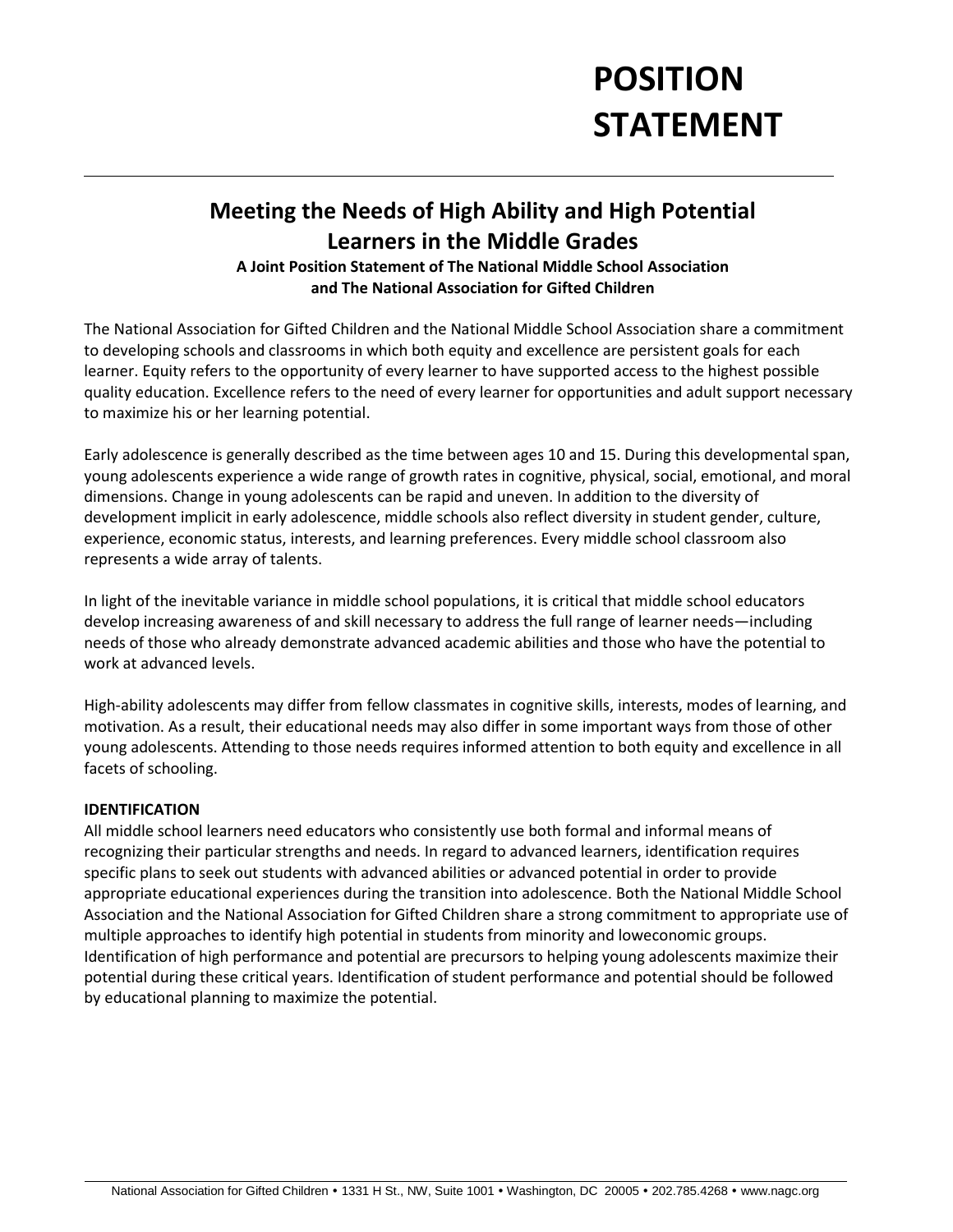#### **ASSESSMENT**

Ongoing assessment is critical to informing classroom practice. Preassessment, in-process assessments, and post assessments should give learners consistent opportunity to demonstrate their knowledge, understanding, and skill related to topics of study. Assessments related to student readiness, interests, perspectives, and learning preferences provide educators with a consistently emerging understanding of each learner's needs in the classroom. Middle level educators should use data from such assessments to modify teaching and learning plans to ensure that each student—including those who already perform well beyond expectations—have consistent opportunities to extend their abilities.

#### **CURRICULUM AND INSTRUCTION**

Equity in the middle grades requires that all learners have an opportunity to participate in curriculum that is rich in meaning and focused on thought and application. Excellence requires support necessary to show continual growth in knowledge, understanding, and skill. Advanced middle grade learners thus require consistent opportunities to work at degrees of challenge somewhat beyond their particular readiness levels, with support necessary to achieve at the new levels of proficiency. In addition, educators should address student interests and preferred modes of learning in planning curriculum and instruction that is appropriately challenging for individual learners. Educational resources should be of a sufficient range of complexity to ensure challenge for advanced learners. Flexible pacing and flexible grouping arrangements are important instructional adjustments for many highly able middle level learners. Because of the inevitable variance among high-ability learners, advanced learners, like other middle school students, need curriculum and instruction proactively designed to accommodate their particular needs.

#### **AFFECTIVE DEVELOPMENT**

Critical to healthy development in the middle grade years is development of positive student affect. Students benefit greatly from learning environments that reinforce their worth as individuals and simultaneously support them in becoming more powerful and productive. For advanced learners, this may require helping students affirm both their abilities and their need to belong to a peer group. Middle level educators need to understand and address the unique dynamics that high-ability and high-potential young adolescents may experience as they seek to define themselves and their roles among peers.

#### **EFFECTIVE PARTNERSHIPS**

Building a middle school culture that supports equity and excellence for each learner requires sustained attention to partnerships among all adults key to the student's development. This includes partnerships between home and school, specialists and generalists, and teachers and administrators. Middle level schools should assist parents in recognizing, understanding, and nurturing advanced abilities and potential in young adolescents. Partnerships among team members and between classroom teachers and gifted education specialists should ensure appropriate challenge for advanced learners and appropriate attention to the particular talents of advanced learners. Administrator/teacher partnerships should define what it means to accommodate the individual needs of learners and develop conditions that lead to such accommodations for all middle level learners—including those who demonstrate advanced performance or potential.

#### **PRE-SERVICE AND IN-SERVICE STAFF DEVELOPMENT**

To ensure equity and excellence in the middle grades, teachers must be adequately prepared to provide academically rich instruction for all students and to teach in ways that enable all students to work at appropriate and escalating levels of challenge. Teachers with training in gifted education are more likely to foster high-level thinking, allow for greater student expression, consider individual variance in their teaching, and understand how to provide high-end challenge. Appropriate staff development for middle level teachers will continually focus on high-quality curriculum, understanding and teaching in response to individual as well as group needs, and developing a repertoire of instructional strategies that support and manage flexible classrooms. Central to the success of these endeavors is shared responsibility for meeting the needs of each learner, evidenced in systematic and consistent planning, carrying out of plans, and evaluation of effectiveness of plans in terms of individual learners and small groups of learners as well as the class as a whole.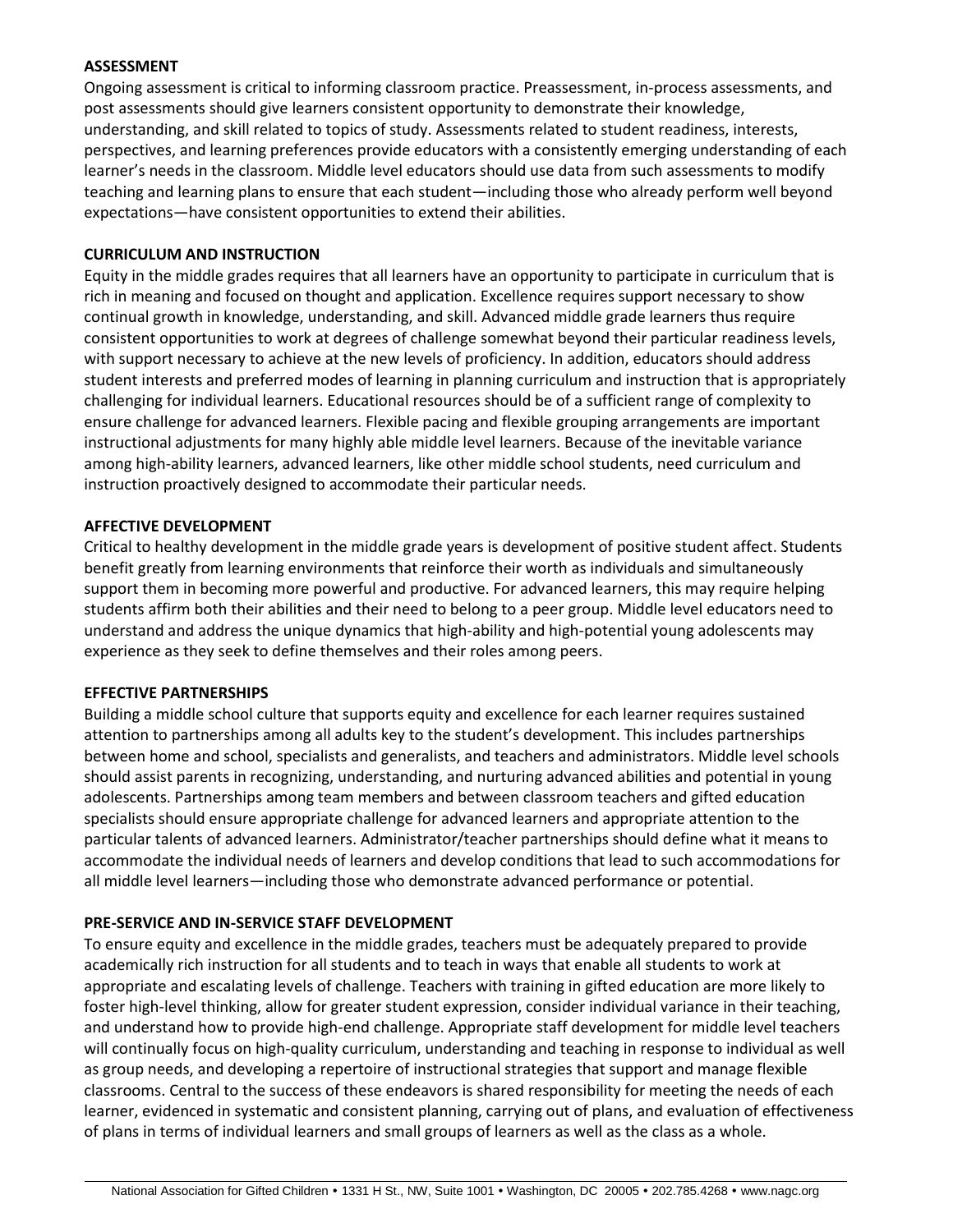With these shared beliefs, the National Association for Gifted Children and the National Middle School Association call on middle level educators to adopt and support processes and actions that ensure developmentally appropriate practices for the full range of students they serve.

## **A CALL TO ACTION**

The National Association for Gifted Children and the National Middle School Association urge administrators, teachers, gifted education specialists, school support personnel, parents, and students to collaborate for the purpose of ensuring equity and excellence for all learners, including those with advanced performance or potential.

### **District and School Leaders Should:**

1. Provide leadership in creating a school climate that vigorously supports both equity and excellence.

2. Ensure that teachers have meaningful knowledge and understanding about the needs of gifted adolescents, including training in differentiated instruction so that the needs of all students—including those with advanced performance or potential—are appropriately addressed.

3. Develop and implement an appropriate and flexible system for identifying high-ability learners from diverse populations.

4. Use organizational structures such as teaming and advisory programs to ensure that needs of young adolescents, including high-ability young adolescents, are central in instructional planning.

5. Encourage consistent collaboration among all teachers and support personnel in the school to ensure appropriate services for high-ability learners.

6. Ensure a continuum of services including options such as differentiation, advanced classes, acceleration, short-term seminars, independent studies, mentorships and other learning opportunities matched to the varied needs of high-potential and high-ability learners.

7. Provide counseling-related services for students with advanced academic performance or potential. 8. Develop and maintain a written plan to guide educational planning for advanced learners and to inform the community of those plans.

9. Regularly evaluate the effectiveness of curriculum, instruction, resources, and other services in supporting the development of high-ability learners.

# **Teachers, Gifted Education Specialists, and Support Personnel Should:**

1. Be knowledgeable about students with advanced academic abilities and those who have the potential to work at advanced levels.

2. Meet regularly to discuss the needs of all students, including those with high ability.

3. Provide curriculum, instruction, and other opportunities to meet the needs of students with high ability.

4. Use a variety of developmentally appropriate instructional practices to enable each student to experience a high degree of personal excellence.

5. Collaborate with colleagues at elementary and high school levels to ensure a smooth transition as students progress throughout the grades.

6. Keep parents informed about their children's growth and invite parent participation in educational planning for their children.

# **Parents Should:**

1. Strengthen family connections with young adolescents.

- 2. Be knowledgeable about the needs and concerns of young, gifted adolescents.
- 3. Understand and contribute to the district's plan for identifying and serving high-ability learners.

4. Help their children take appropriate responsibility for their own learning and develop related skills and attitudes of responsible independence.

- 5. Collaborate with the school to ensure that their children's needs are being met.
- 6. Be their children's best advocates.